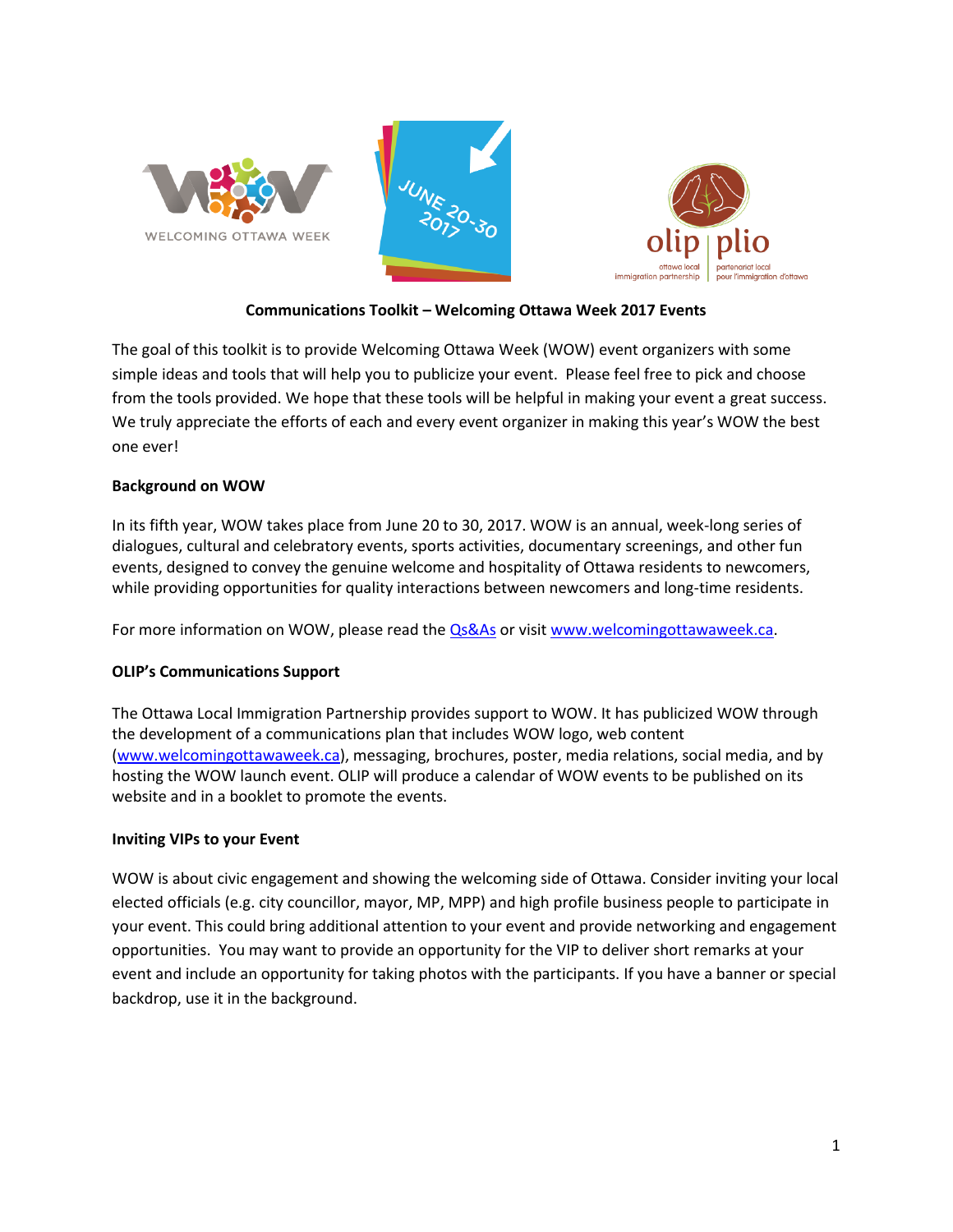### **Communications Lead**

If you have an organizing committee for your event, try to designate someone as the communications lead who can be the point person for developing the communications materials and engaging other volunteers as needed.

### **Key Messages**

The following are the overarching key messages for WOW:

- Newcomers contribute greatly to Ottawa's vitality and prosperity.
- Every year Ottawa welcomes about 12,000 immigrants and refugees.
- WOW provides an excellent opportunity to create further bonds between newcomers and longterm residents of Ottawa.
- WOW celebrates Ottawa's diversity, welcoming spirit and genuine hospitality.
- $\bullet$  This year, as part of Canada's 150<sup>th</sup> anniversary, we have a unique opportunity to celebrate the contribution of immigrants to our shared history.

Consider developing three to five short and snappy key messages that are specific to your WOW event. These messages will come in handy to use in promotional materials, speaking notes and media materials for your event.

#### **Qs&As**

See Appendix 1 for questions and answers about WOW. If you have additional questions about WOW, please feel free to contact Hodan Egale at [hodan@olip-plio.ca](mailto:hodan@olip-plio.ca) or 613-232-9634, ext. 385. You can also have a few questions and answers specific to your event.

#### **Media**

Consider developing a news release to publicize and invite the public to your event. This public service announcement (PSA) news release would be sent to local media about three to four weeks before your event. It should focus on the 5Ws of your WOW event – who, what, when, where and why. Many community newspapers use ready-made content and some community associations and media outlets have website calendars where they publicize local events. Click [here](http://olip-plio.ca/wp-content/uploads/2017/05/Appendix-2-2017-WOW-PSA-news-release-template_FINAL.docx) for a template PSA news release.

Approximately two to three days before the event, send a media advisory to local media outlets, informing them of the details and inviting them to attend. If you have confirmed VIPs attending, mention their participation. Clic[k here](http://olip-plio.ca/wp-content/uploads/2017/05/Appendix-3-Media-Advisory-WOW-Event-TEMPLATE_FINAL.docx) for a template media advisory.

Make sure you have a designated media spokesperson for your event. Provide this spokesperson with your key messages, questions and answers and an overview of key highlights of the event that may be newsworthy. Click [here](http://olip-plio.ca/wp-content/uploads/2017/05/Appendix-4-WOW-Media-Tips-+-What-Makes-Something-Newsworthy_FINAL.docx) for media interview tips/tips on what makes something newsworthy.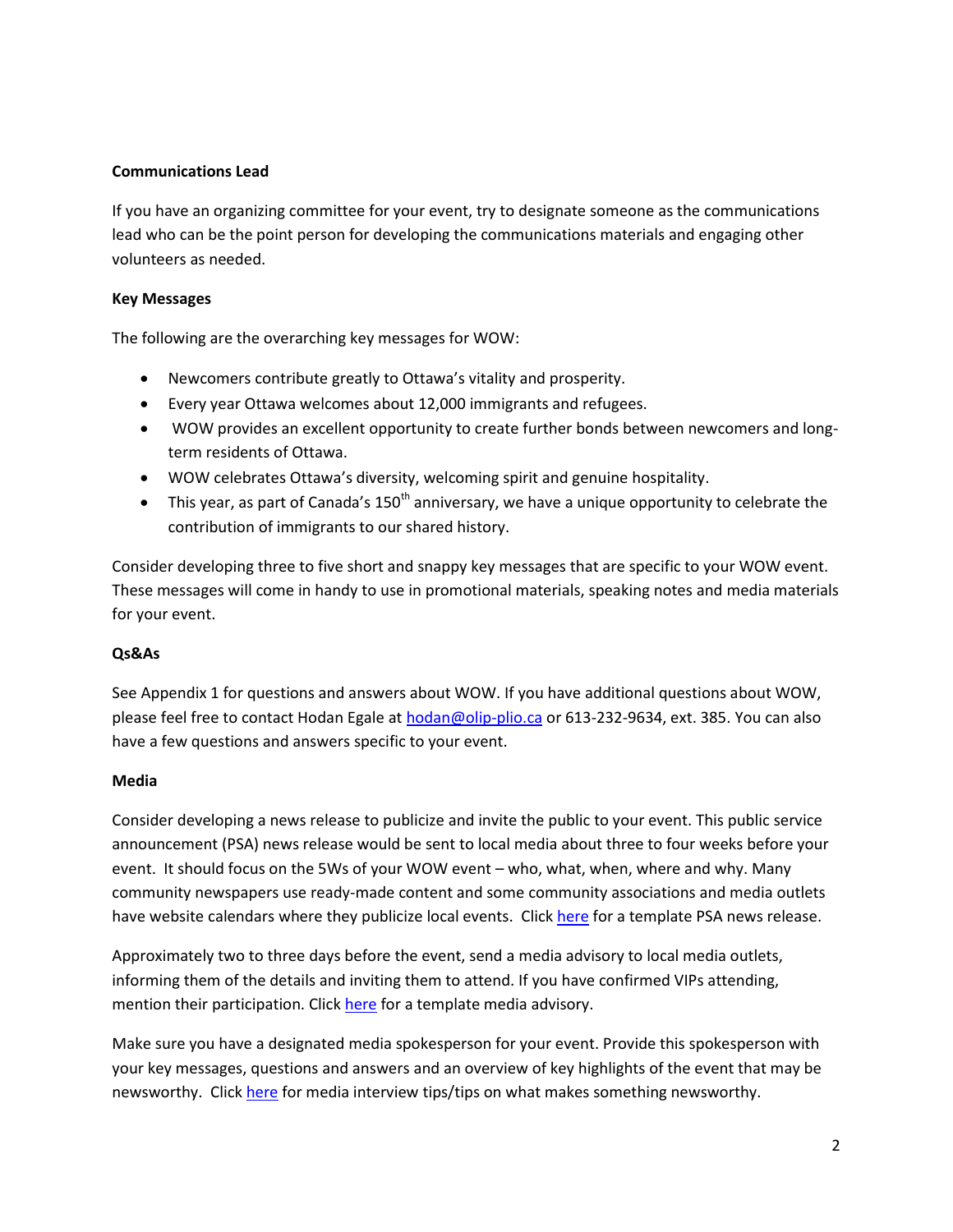## **Promotional Materials**

Develop a poster and invitation for your event. Include the WOW logo found at [www.welcomingottawaweek.ca.](http://www.welcomingottawaweek.ca/) Make sure the poster appears on community centre bulletin boards and distribute widely throughout your network.

## **Social Media**

Social media can be a great way to publicize your event. Develop social media content to be sent out at least a few times a week for the month leading up to the event. Depending on your audience, develop similar content for Twitter, Facebook, Instagram and Snapchat. Use the WOW logo and hashtags #WOW17, #SAO17, #Ottawa, #CndImm and tag OLIP @OLIP-PLIO. Share your poster, and any media materials via social media. Encourage members of your event organizing committee to share the content with their social media networks.

During the event, designate someone to live tweet about the event, including photos and interesting quotes or details about the event.

## **Emails**

Develop an email list for people or organizations that are connected to your event. Distribute key information about this event using this list. Encourage everyone to spread the word about the event and include a contact person for questions.

Please upload 7 to 10 of the best photos of your event (in high resolution format) to OLIP's Flickr page so that these photos can be used by OLIP for future communications tools. Please ensure that you have permission from the photographers and subjects (see below) to share the photos.

# **Photos**

If you hosted an event last year, use any photos from the previous event in your promotional materials. Please ensure that you have consent to use people's images (especially children) on social media, etc. Click [here](http://olip-plio.ca/wp-content/uploads/2017/05/Appendix-5-Photo-Consent-Form_FINAL.docx) for an example of a photo consent form.

# **Communications Checklist**

To make that you have covered all angles, draft a checklist for your communications tools. Clic[k here](http://olip-plio.ca/wp-content/uploads/2017/05/Appendix-6-Communications-Checklist_FINAL.docx) for a template checklist.

# **After the Event**

After your event, archive your photos and stories. Consider sending an article about the event's success to your local community newspaper, along with a few high quality high resolution photos. Thank the volunteers and participants via your email list and social media. Complete this WOW information [form](http://olip-plio.ca/wp-content/uploads/2017/05/Appendix-7-Tips-for-WOW-Event-Hosts-Hosting-Evaluating-and-Reporting-on-Events-FINAL.docx) and send it to OLIP at hodan@olip-plio.ca.